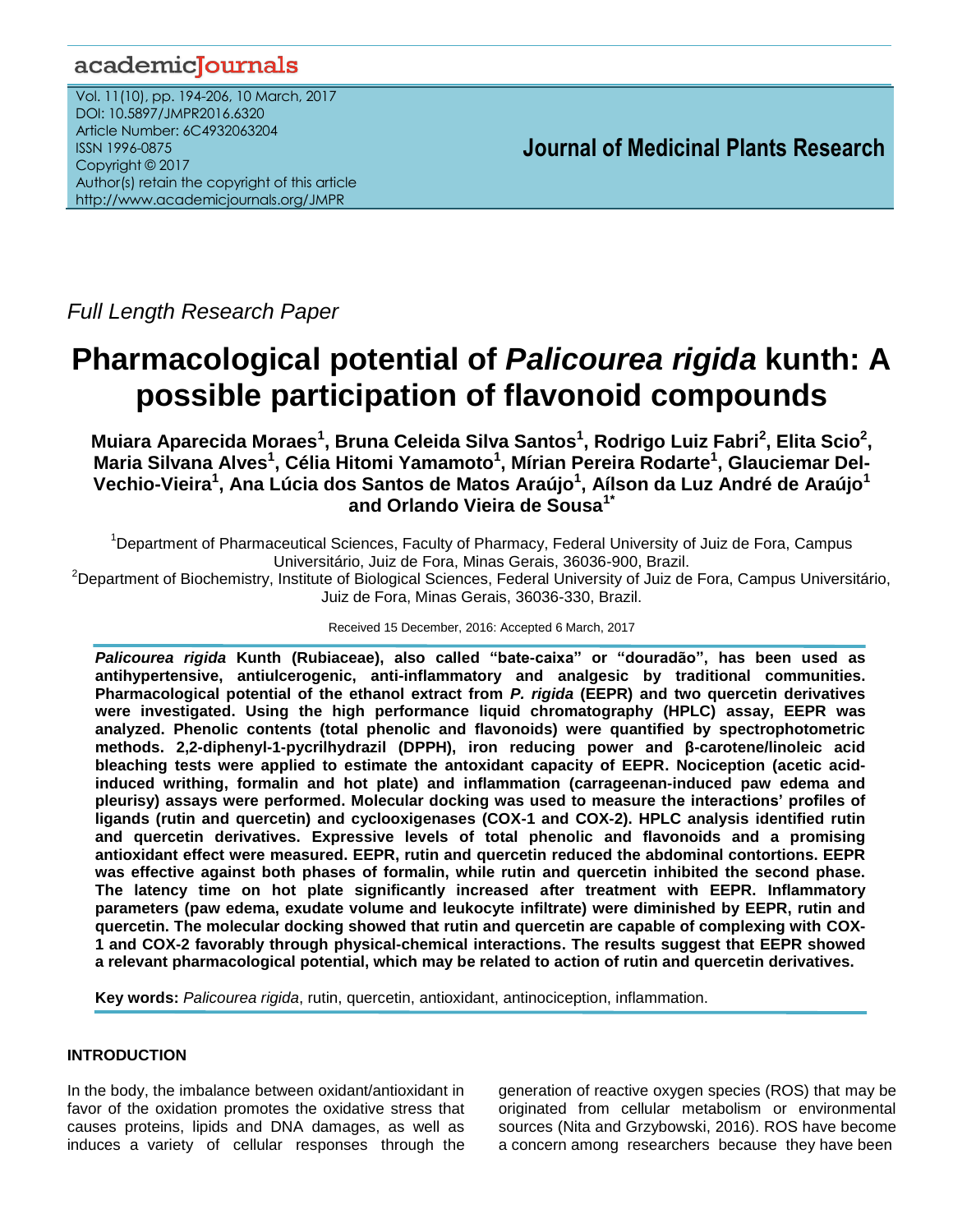associated with a significant number of diseases involving inflammatory and painful processes that affect humans and animals. In inflammation, for example, ROS cause vascular damage which allows the permeability of macromolecules and inflammatory cells from the blood to tissue (Mittal et al., 2014). This permeability is controlled by vasoactive and chemotactic mediators, which make the inflammatory process active, including the pain (Silva, 2015). Among the mediators that regulate the events of inflammation, vasoactive amines, lipid-derived eicosanoids, cytokines, chemokines and adhesion molecules have been highlighted (Silva, 2015). On the other hand, the inflammatory pain has been treated with non-steroidal anti-inflammatory agents, but present high prevalence among adverse reactions to drugs (Derle et al., 2006). However, natural products, as flavonoids, have been investigated for their mechanisms against painful, inflammatory and oxidative processes (Agrawal, 2011; Iwalewa et al., 2007).

*Palicourea* is a plant genus in the family [Rubiaceae](https://en.wikipedia.org/wiki/Rubiaceae) and contains about 200 species (Rosa et al., 2010). Plants of this genus, as *Palicourea rigida* Kunth, are distributed in the Tropics of the New World, particularly in the South America' Brazilian Cerrado region (Morel et al., 2011). *P. rigida*, commonly known as "douradinha", "bate-caixa" and "douradão" and the medicinal uses as antifungal, analgesic, diuretic, hypotensive, antiulcerogenic, cicatrizing and anti-inflammatory have been made by traditional communities (Rosa et al., 2010). From the chemical view-point, triterpenes, flavonoids, iridoids, alkaloids and peptides have been identified in this medicinal plant (Rosa et al., 2010; Morel et al., 2011; Pinto et al., 2012; Soares et al., 2012). Antioxidant (Rosa et al., 2010), antibacterial and insecticide (Pinto et al., 2012) and antiproliferative (Soares et al., 2012) activities have been related to these compounds.

Additionally, rutin is a flavone glycoside widely known and its hydrolysis produces quercetin and rutinose by the action of glucosidase (Chua, 2013). Both rutin and quercetin are found in medicinal plants, and antiinflammatory (Chua, 2013; Choi et al., 2012), anti-tumor (Ren et al., 2003), anti-asthma (Jung et al., 2007), and antioxidant (Yang et al., 2008) activities are attributed to these compounds. Beside these data, quercetin 3-O-Dglucoside, quercetin 3-O-sophoroside and isorhamnetin 3-glucoside were identified in *P. rigida* (Rosa et al., 2010), which can justify the biological properties of this plant.

Considering that the scientific evidences of medicinal plants are fundamental for the therapeutic use, this article was described to investigate the antioxidant, antinociceptive and anti-inflammatory activities of EEPR

using *in vitro*, *in vivo* and *in silico* tools. In addition, due to the chemical characterization and phenolic and flavonoid contents of EEPR, two markers (rutin and quercetin) were evaluated in order to establish possible bioactive compounds and mechanism of action.

#### **MATERIALS AND METHODS**

#### **Plant material and extraction**

*P. rigida* leaves were collected in the city of São João del-Rei, Minas Gerais State, Southeast region of Brazil, in May 2010. The species was identified by Dr. Glauciemar Del-Vechio Vieira and registered in the Herbarium of the Department of Botany, Federal University of Juiz de Fora, Brazil, under number CESJ 42.677. After drying, 850 g of powdered leaves were subjected to extraction by static maceration in 95% ethanol (2.5 L) to obtain the ethanol extract (EEPR) through filtration. Extractive solution was evaporated (rotary evaporator, R-215 Büchi Labortechnik AG, Flawil, Switzerland) at 50 to 60°C. After removal of the water and solvent in a desiccator, the yield was of 66.68 g.

#### **Chemicals**

In this study, the following chemicals were used: Acetic acid, acetylsalicylic acid and aluminum chloride (Vetec Química Fina Ltda, Sigma-Aldrich Corporation, Rio de Janeiro, RJ, Brazil), formaldehyde (Quimibrás Indústria Química S/A, Rio de Janeiro, RJ, Brazil), Folin-Ciocalteu reagent, trichloroacetic acid, and ascorbic acid (Cromoline Química Fina, Diadema, SP, Brazil), potassium ferrocyanide, ferric chloride, methanol, ethanol, pyridine and sodium carbonate (Labsynth, Diadema, SP, Brazil), morphine hydrochloride (Merck Inc., Whitehouse Station, NJ, USA), naloxone and indomethacin (Sigma Chemical Co, St Louis, MO, USA) and DPPH, linoleic acid, β-carotene, tween® 40, galic acid, BHT, rutin, quercetin, kaempferol, luteolin, luteolin 7-*O*-β-D-glucoside, apigenin and apigenin 7-O-β-D-glucoside (Sigma-Aldrich Chemie, Buchs, SG, Switzerland).

#### **Animals**

In this experiment, *Mus musculus* L. (male Swiss albino mice, 50-70 days; 25-30 g) and *Rattus norvegicus albinus* (male Wistar rats, 90- 110 days; 200-240 g) were supplied by the Central Biotery of the Federal University of Juiz de Fora (UFJF). Groups of animals were maintained in plastic cages (47  $\times$  34  $\times$  18 cm<sup>3</sup>) under a 12 h light/12 h dark cycle at room temperature (22  $\pm$  2°C), with free access to rations (Nuvilab Rodents - Nuvital Nutrients, Colombo, Brazil) and water. The protocols (047/2012 and 049/2012) were approved by the ethical committee of UFJF, which are in accordance with the guidelines recommended by the Brazilian College of Animal Experimentation (COBEA).

#### **Phytochemical screening**

Preliminary phytochemical analysis of EEPR was determined by the following procedures (Tiwari et al., 2011).

\*Corresponding author. E-mail: orlando.sousa@ufjf.edu.br. Tel: +55 32 21023893; +55 32 991453032. Fax: +55 32 21023812.

Author(s) agree that this article remain permanently open access under the terms of the Creative Commons [Attribution](http://creativecommons.org/licenses/by/4.0/deed.en_US)  License 4.0 [International](http://creativecommons.org/licenses/by/4.0/deed.en_US) License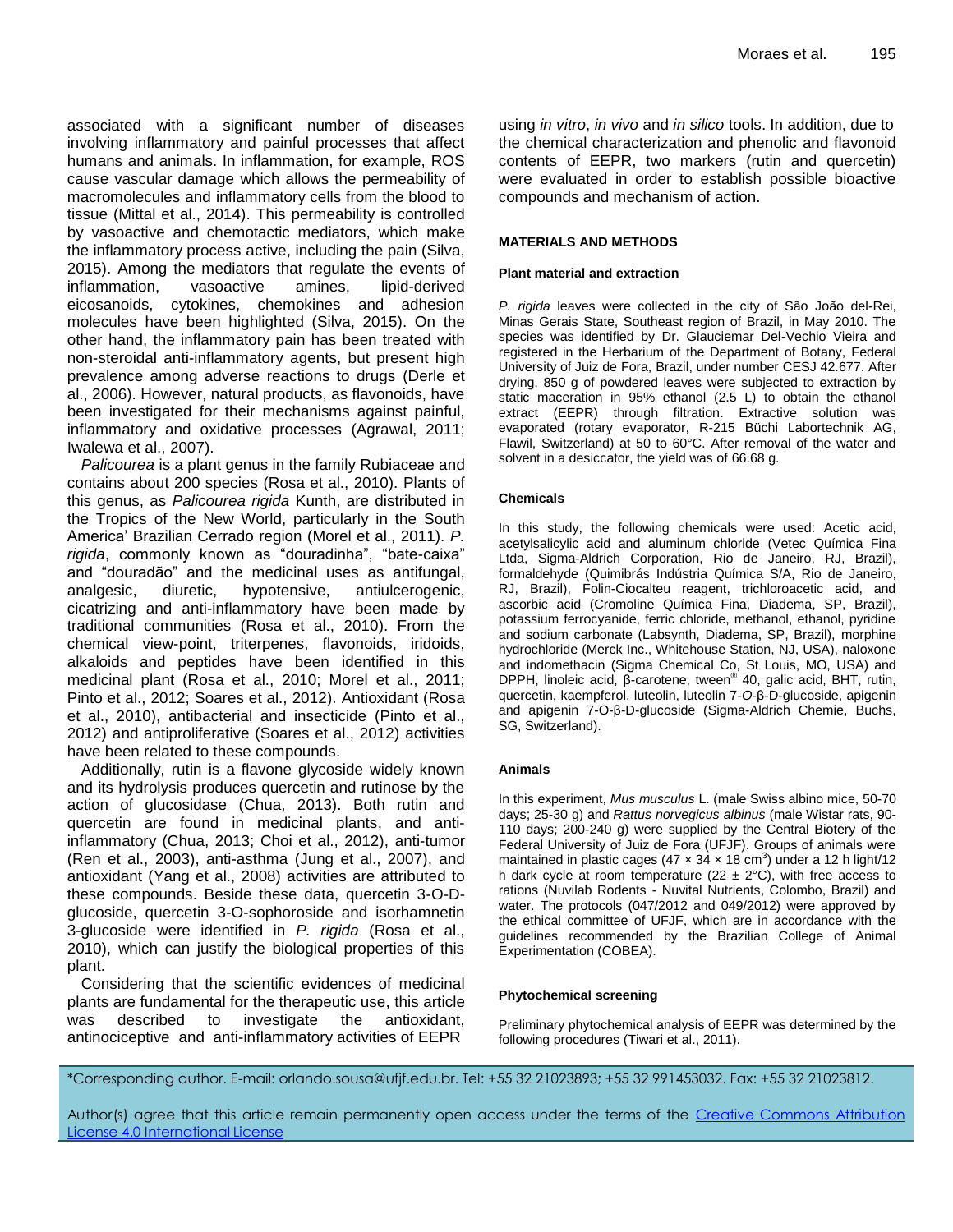#### *Tannins*

Gelatin test - To EEPR, 1% gelatin solution containing sodium chloride was added. Formation of white precipitate indicates the presence of tannins.

#### *Flavonoids*

**Alkaline reagent test:** EEPR was treated with few drops of sodium hydroxide solution. Formation of intense yellow colour, which becomes colourless on addition of dilute acid, indicates the presence of flavonoids.

**Lead acetate test:** EEPR was treated with few drops of lead acetate solution. Formation of yellow colour precipitate indicates the presence of flavonoids.

#### *Diterpenes*

**Copper acetate test:** EEPR was dissolved in water and treated with 3 to 4 drops of copper acetate solution. Formation of emerald green colour indicates the presence of diterpenes.

#### *Phytosterols*

**Libermann Burchard's test:** EEPR was treated with chloroform and filtered. The filtrate was treated with few drops of acetic anhydride followed by boiled and cooled with addition of sulphuric acid. The positive reaction was observed through a brown ring at the junction.

#### *Saponins*

**Foam test:** 0.5 mg of EEPR with 2 ml of water was agitated in test tubes. Foaming for 10 min, it indicates positive reaction to saponins.

#### *Coumarins*

5 ml of EEPR was evaporated; the residue was dissolved in 1 to 2 ml of hot distilled water and the volume was divided into two parts. Half of the volume was taken as a witness and another volume of 0.5 ml 10% NH4OH was added. Two spots were placed on filter paper and examined under UV light. Intense fluorescence indicates the presence of coumarins.

#### *Anthraquinones*

**Modified Borntrager's test:** EEPR was treated with ferric chloride solution and immersed in boiling water for around 5 min. The mixture was cooled and extracted with equal volume of benzene. The benzene layer was separated and treated with ammonia solution. Formation of rose-pink colour in the ammonical layer indicates the presence of anthranol glycosides.

#### *Alkaloids*

EEPR was dissolved in diluted hydrochloric acid and filtered.

**Mayer's test:** Filtrated was treated with Mayer's reagent (potassium mercuric iodide). Formation of a yellow coloured precipitate indicates the presence of alkaloids.

**Dragendroff's test:** Filtrated was treated with Dragendroff's reagent (potassium bismuth iodide solution). Formation of red precipitate indicates the presence of alkaloids.

#### **Total phenolic determination**

To quantify the total phenolic, spectrophotometric method was applied using the Folin-Ciocalteu reagent (Sousa et al., 2007). Concentrations of EEPR (400, 800 and 1200 µg/mL) were prepared for this determination. The calibration curve was established with gallic acid (200 to 760 µg/mL) and the obtained absorbances were submitted to linear regression analysis using the least squares method to acquire the equation of the line and the correlation coefficient (r). In this reaction, the Folin-Ciocalteu reagent is capable of oxidising phenolic constituents and the neutralization is done by sodium carbonate with generation of a blue staining. After 60 min of reaction, the absorbance was recorded at 765 nm in spectrophotometer (Shimadzu®, UV-1800, Tokyo, Japan). All analysis were carried out in triplicate and the average shown as gram of gallic acid equivalent (g/100 g).

#### **Total flavonoids determination**

Spectrophotometric method was performed for total flavonoid determination using rutin as standard (Sobrinho et al., 2008). For this quantification, concentrations of EEPR (400, 800 and 1200 µg/mL) were prepared. The calibration curve was elaborated with rutin (2 to 60  $\mu$ g/mL) in AICI $_3$  (8% in ethanol) and the obtained absorbances were submitted to linear regression analysis using the least squares method to acquire the equation of the line and the correlation coefficient (r). In this procedure, aluminum chloride reacts with flavonoids of EEPR in the presence of acetic acid, pyridine:ethanol (2:8) and distilled water at room temperature for 30 min. After this time, the absorbances, in triplicate, were determined at 420 nm using a spectrophotometer (Shimadzu® , UV-1800, Tokyo, Japan). The results were demonstrated as gram of rutin equivalent (g/100 g).

#### **High pressure liquid chromatography (HPLC) analysis**

The methodology used in this analysis was described by Silva et al. (2013) previously validated by the Laboratory of Natural Products/Institute of Biological Sciences/UFJF. The HPLC system consisted of an Agilent Technologies 1200 Series with a PDA detector and an automatic injector. The column employed was a Zorbax SB-18; 250  $\times$  4.6 mm, 5 µm particle size. Solvents that constituted the mobile phase were A (water pH adjusted to 4.0 with H<sub>3</sub>PO<sub>4</sub>) and B (acetonitrile). The elution conditions applied were: 0-30 min, 20% B isocratic. The mobile phase was returned to the original composition over the course of 30 min, and an additional 5 min were allowed for the column to re-equilibrate before injection of the next sample. The sample volume was 50 μl at a concentration of 1 mg/mL, the flow rate of 0.6 mL/min and the temperature was maintained at 25°C during the analysis. Detection was performed at 254 nm. Gallic acid, rutin, quercetin, kaempferol, luteolin, luteolin 7- *O*-β-D-glucoside, apigenin and apigenin 7-*O*-β-D-glucoside were also used as possible markers.

#### **DPPH radical scavenging activity**

In this experiment, using DPPH method, the antioxidant activity was measured (Mensor et al., 2001). EEPR solutions (1 to 100 µg/mL)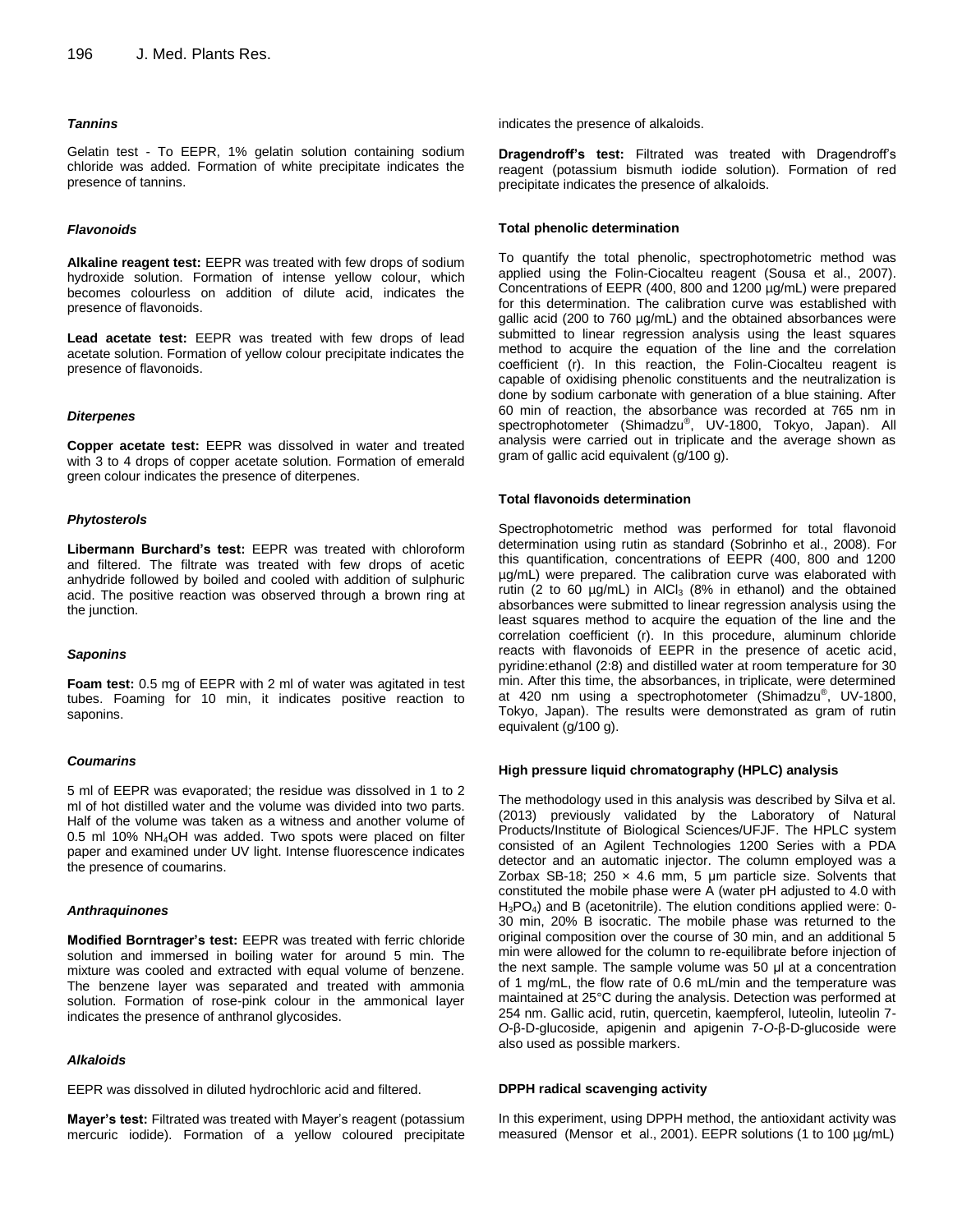were prepared and mixed with methanol solution of DPPH (0.03 mM). Using a spectrophotometer (Shimadzu®, UV-1800, Tokyo, Japan), the absorbance values were measured at 518 nm after 60 min kept at  $22 \pm 2^{\circ}$ C. The experiment was performed in triplicate. Rutin, quercetin and ascorbic acid were used as references. After obtaining the absorbances (Abs) of the samples, blank and control, the percentage of antioxidant activity (%AA) was determined using the following equation:

$$
100 - [(Abs sample - Abs blank) x 100]
$$

#### Abs control

The 50% effective concentration ( $EC_{50}$ ) of EEPR was obtained by linear regression analysis using the least squares method to acquire the equation of the line and the correlation coefficient (r). Half maximum effective concentration  $(EC_{50})$  denotes the concentration (μg/mL) of EEPR required to reduce 50% of DPPH.

#### **Antioxidant activity by reducing power**

 $\%AA =$ 

According to the method recommended by Oyaizu (1986), the antioxidant activity by reducing power was evaluated. EEPR solutions (750 to 100 μg/mL) reacted with 1% potassium ferrocyanide (in 0.2 mM phosphate buffer, pH 6.6) and kept at 50ºC for twenty minutes. After this time, 10% TCA (trichloroacetic acid) was mixed and centrifuged (3000 g over 10 minutes) to separate the supernatant. Distilled water containing 1% ferric chloride was mixed with the supernatant and the absorbance values, in triplicate, were recorded at 700 nm by spectrophotometry (Shimadzu®, UV-1800, Tokyo, Japan). Rutin, quercetin and ascorbic acid were used as references.  $EC_{50}$  was calculated from the graph of sample concentrations (X axis) and absorbances (Y axis) submitted to linear regression analysis using the least squares method to acquire the equation of the line and the correlation coefficient (r). The effective concentration  $(EC_{50})$  was determined in the absorbance of 0.5.

#### **Antioxidant activity by lipid peroxidation method**

Using the spectrophotometric method described by Miller (1971) with some modifications, the  $\beta$ -carotene bleaching test was performed with 0.2 mg/mL  $\beta$ -carotene (1 mL diluted in chloroform), linoleic acid (0.02 mL) and Tween 20 (0.2 mL). Then, the chloroform was evaporated (rotary evaporator, R-215 Büchi Labortechnik AG, Flawil, Switzerland), the mixture was previously oxygenated for 30 min with addition of distilled water to produce an emulsion. EEPR, rutin and quercetin (38.46 to 1.20 μg/mL) were placed in test tubes containing 5 mL of emulsion, which were inserted in water bath (50°C for 2 h). After this procedure, absorbances were determined spectrophotometrically (spectrophotometer Shimadzu® , UV-1800, Tokyo, Japan) in zero, 15, 30, 45, 60, 75, 90 and 105 min at 470 nm, in triplicate. BHT was used as standard. The percentage of inhibition of lipid peroxidation (%) was calculated.

#### **Acute toxicity**

To define the doses that were administered in male mice in the study of antinociceptive activity described below, the acute toxicity was evaluated using this animal gender. To perform this procedure, mice (*n* = 10) were orally (per oral route, p.o.) treated with doses of EEPR (0.5 to 3 g/kg) and saline (control group). The toxicity was also investigated by signs and symptoms and the number of death was totalized for 48 h. The probit test proposed by Litchfield and

Wilcoxon (1949) was used to determine the  $LD_{50}$  (50% lethal dose). Based on the description of the pharmacological activity studies, the highest dose (400 mg/kg) is less than 500 mg/kg of acute toxicity, which may justify the doses chosen. Additionally, because rutin and quercetin are pharmaceutical and nutraceutical used by the population, their acute toxicity was not investigated.

#### **Acetic acid-induced chemical nociception**

Considering the description on acute toxicity assay, animal groups (*n* = 8) were treated with EEPR (100 to 400 mg/kg, p.o.), rutin (400 mg/kg, p.o.), quercetin (400 mg/kg, p.o.), acetylsalicylic acid (200 mg/kg, p.o.), indomethacin (10 mg/kg, p.o.) and saline orally (10 mL/kg, p.o.) (Collier et al., 1968). One hour after treatment, 0.6% acetic acid (0.1 mL/10 g, i.p.) was applied intraperitoneally (i.p.). The abdominal writhes were measured between 10 and 30 min after application of acetic acid.

#### **Formalin-induced chemical nociception**

The experiment was conducted according to Hunskaar and Hole´s (1987) method using animal groups  $(n = 8)$ . The treatment of the mice was performed with saline (10 mL/kg, p.o., negative control), EEPR (100 to 400 mg/kg, p.o.), rutin (400 mg/kg, p.o.), quercetin (400 mg/kg, p.o.), indomethacin (10 mg/kg, p.o., positive control) or morphine (5 mg/kg, s.c., positive control), one hour before formalin injection. After injection of 2.5% formalin (20 μL, in sterile saline) in the subplantar right hind paw region, the licking times of the neurogenic (0–5 min) and inflammatory phases (15-30 min) were evaluated.

#### **Hot plate-induced thermal nociception**

As recommended by Eddy and Leimbach (1953), mice (*n* = 8) were previously treated with EEPR (100 to 400 mg/kg, p.o.), rutin (400 mg/kg, p.o.), quercetin (400 mg/kg, p.o.), saline (10 mL/kg, p.o., negative control) and morphine (5 mg/kg, s.c., positive control). Then, the animals were placed on a hot plate (Model LE 7406, Letica Scientific Instruments, Barcelona, Spain) at  $55 \pm 1^{\circ}$ C and the reaction time (s) was determined at 0, 30, 60 and 90 min. The maximum permanence time on the hot plate was 30 s. In separate groups, naloxone (2 mg/kg, s.c.), an opioid antagonist, was used in presence of EEPR (400 mg/kg) and morphine (5 mg/kg, s.c.) to investigate the central action mechanism.

#### **Carrageenan-induced paw edema**

Anti-inflammatory activity was evaluated by carrageenan-induced paw edema method in Wistar rats (Winter et al., 1962). In this assay, the animals were treated with EEPR (100 to 400 mg/kg, p.o.), rutin (400 mg/kg, p.o.), quercetin (400 mg/kg, p.o.), indomethacin (10 mg/kg, p.o., positive control) and saline (10 mL/kg, p.o., negative control). After 1 h of treatment, the rats were previously anesthetized with ketamine (60 mg/kg, i.p.) and xylazine (8 mg/kg, i.p.) solution and 1% carrageenan (0.1 mL) was administered into the right paw, while the left paw was injected with saline (0.1 mL). Using a plethysmometer (model LE 7500, Letica Scientific Instruments, Barcelona, Spain), the paw edema was measured at 1, 2, 3 and 4 h after carrageenan injection by differences between the paws (right and left).

#### **Carrageenan-induced pleurisy**

According to Vinegar et al. (1973) with minor modifications, rats (*n*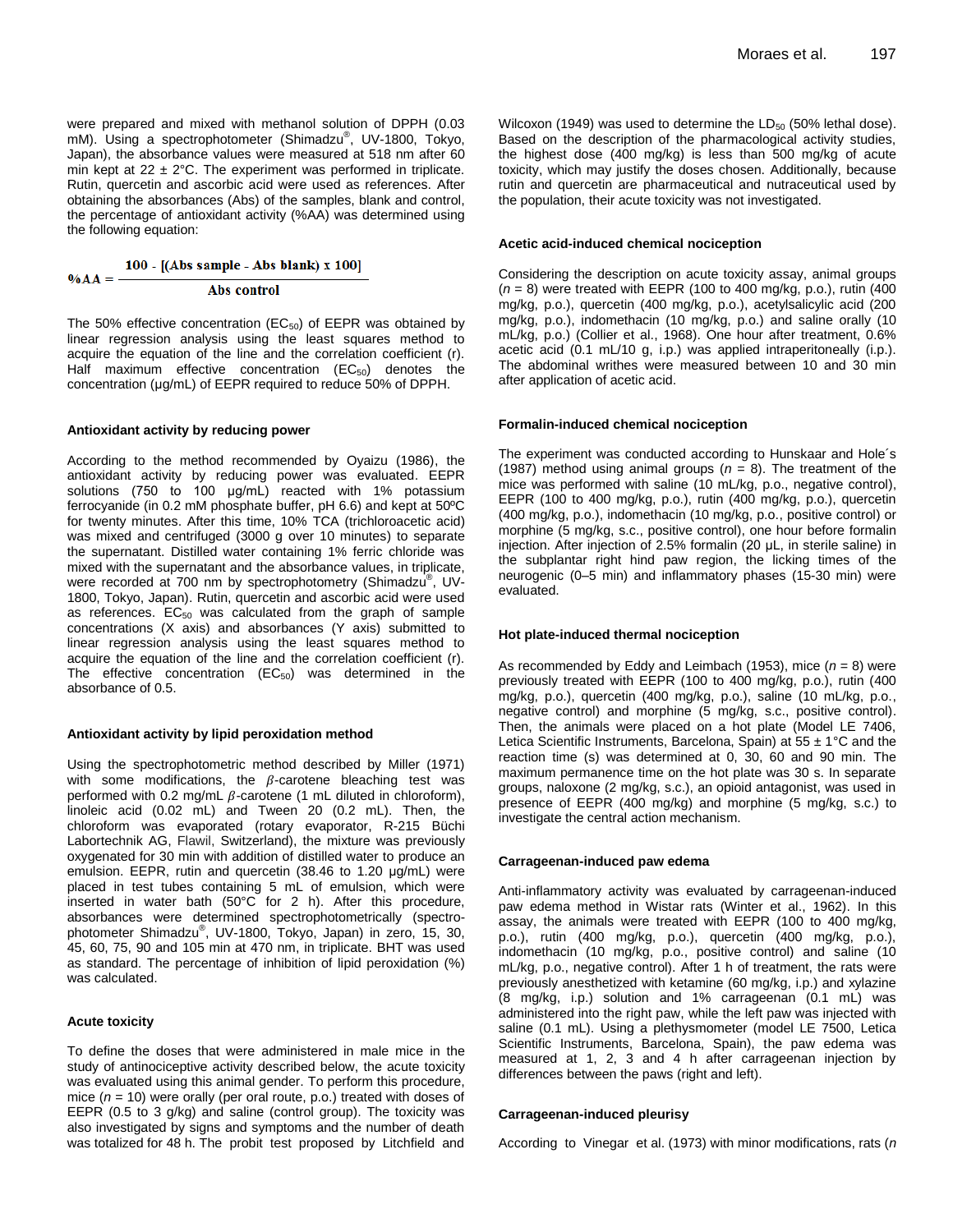| Extract/      | Contents $(g/100 g)$     |                          | $EC_{50}$ (µg/mL)        |                                 | Inhibition of lipid |
|---------------|--------------------------|--------------------------|--------------------------|---------------------------------|---------------------|
| chemical      | <b>Total phenolic</b>    | Total flavonoid          | <b>DPPH</b>              | Fe <sup>+3</sup> reducing power | peroxidation (%)    |
| <b>EEPR</b>   | $5.78 \pm 0.05$          | $3.95 \pm 0.02$          | $65.37 \pm 0.16$         | $697.36 \pm 2.48$               | $64.46 \pm 1.34$    |
| Rutin         | $\overline{\phantom{0}}$ | $\sim$                   | $8.72 \pm 0.35$          | 212.93±4.34                     | $24.30 \pm 3.38$    |
| Quercetin     |                          |                          | $22.16 \pm 0.24$         | $119.27 \pm 0.74$               | $53.09 \pm 2.38$    |
| Ascorbic acid | $\overline{\phantom{0}}$ | $\overline{\phantom{a}}$ | $12.41 \pm 0.30$         | $5.84 \pm 0.03$                 |                     |
| <b>BHT</b>    | -                        | -                        | $\overline{\phantom{a}}$ | $\overline{\phantom{0}}$        | 84.76±2.80          |

**Table 1.** Chemical contents and antioxidant activity of EEPR.

Values are mean ± S.E.M. ( $n = 3$ ). EC<sub>50</sub> and inhibition of lipid peroxidation column values were different after ANOVA followed Tukey test ( $p <$ 0.05). EEPR: Ethanol extract from *P. rigida*; BHT: Butylated hydroxytoluene.

 $= 6$ ) were treated with EEPR (100 to 400 mg/kg, p.o.), rutin (400 mg/kg, p.o.), quercetin (400 mg/kg, p.o.), saline (10 mL/kg, p.o.) and indomethacin (10 mg/kg, p.o.). One hour after treatment, the animals were intraperitoneally anesthetized with ketamine and xylazine (60 and 8 mg/kg, respectively), and a suspension of saline containing 1% carrageenan (0.4 mL) was injected into the pleural cavity. After 4 h of pleurisy, overdose of anesthetic solution (120 mg/kg of ketamine and 16 mg/kg of xylazine 16 mg/kg, i.p.) was applied to induce the euthanasia of the animals. The pleural exudate was collected in the lung cavity to determine the volume and total leucocyte.

#### **Evaluation of the molecular interaction profiles**

The ligands (rutin, quercetin, acetylsalicylic acid and indomethacin) were generated in Marvin Sketch Program and refined by the semiempirical method PM7 presents in the MOPAC2012 Program. The inflammatory enzymes were obtained from Protein Data Bank under the 1EQG (COX-1) and 5IKT (COX-2) codes. Subsequently, the Gasteiger's loads were determined for all ligands and receptors through MGLTools Program. The molecular recognition was defined using the Discovery Studio v 4.5 2016 Program.

#### **Statistical calculations**

Mean and standard error of mean (S.E.M.) were obtained by statistical analysis. The level of significance (*p* < 0.05) was determined by one-way analysis of variance (ANOVA) followed by the Kruskal-Wallis or Tukey tests. For a better statistical determination, the Graph Pad® Prism 5.0. software was used.

## **RESULTS**

#### **Chemical determination and antioxidant activity**

Using specific reagents, tannins, flavonoids, coumarins, terpenoids and steroids, saponins, anthraquinones and alkaloids were detected in EEPR.

EEPR revealed total phenolic and flavonoid contents and antioxidant activity (Table 1). In this extract, the total phenolic content was of 5.78±0.05 g/100 g, while the flavonoid reached 3.95±0.02 g/100 g. EEPR produced EC<sub>50</sub> equal to 65.37 $\pm$ 0.16 µg/mL (DPPH) and 697.36 $\pm$ 2.48  $\mu$ g/mL (reducing power). Using  $\beta$ -carotene bleaching assay, the inhibition of lipid peroxidation of EEPR was

64.46%. As expected, rutin and quercetin showed antioxidant effect in these methods. In addition, quercetin was more active than rutin (a glycosylated flavonoid) in lipid peroxidation, since such assay is related to the oxidative stress in biological membranes.

## **High pressure liquid chromatography (HPLC) analysis**

Considering the UV spectrum and the retention time of the main peaks, rutin (peak 13,  $t<sub>R</sub>$  = 30.72 min) was identified (Figure 1). However, rutin content was not quantified. The peak 12 represented a quercetin derivative. Although gallic acid, kaempferol, luteolin, luteolin 7-*O*-β-D-glucoside, apigenin and apigenin 7-O-β-D-glucoside had been reported in other species of *Palicourea*, using the conditions described above, these markers were not detected in EEPR. It is possible that flavonoids, together with other compounds, have a synergistic action that may justify the pharmacological effects of *P. rigida*.

## **Assessment of the acute toxicity**

EEPR revealed no toxicity to treated animals, since produced  $LD_{50}$  up to 3000 mg/kg. After 48 h of treatment, the animals showed no signs or symptoms of toxicity. The  $LD_{50}$  value was important in defining the pharmacologic doses.

## **Effect on acetic acid-induced chemical nociception in mice**

When compared to the control group, 100, 200 and 400 mg/kg of EEPR significantly (*p* < 0.05) reduced the writhes in 32.92, 33.62 and 62.26%, respectively. Rutin (24.36%) and quercetin (25.39%) also diminished the abdominal contortions (*p* < 0.05). Indomethacin (75.64%) and acetylsalicylic acid (69.22%) proved to be efficient as analgesic agents, since were able to inhibit the abdominal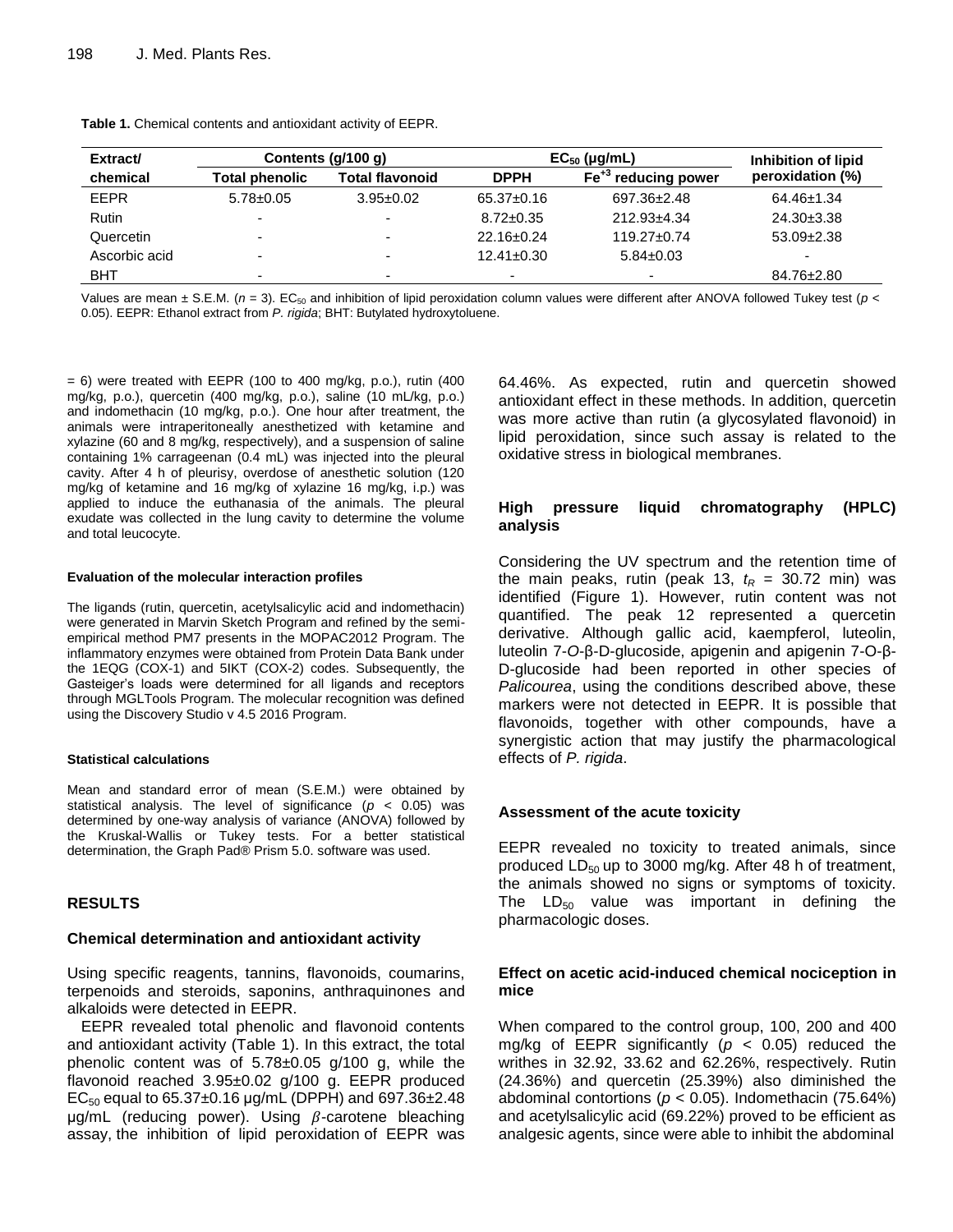|                   |              | Time after drug administration (s) |                   |                    |                    |
|-------------------|--------------|------------------------------------|-------------------|--------------------|--------------------|
| Group             | Dose (mg/kg) | 0 min                              | $30$ min          | 60 min             | <b>90 min</b>      |
| Control           | Saline       | $5.45 \pm 0.46$                    | $5.60+0.37$       | $5.79 \pm 0.29$    | $6.01 \pm 0.25$    |
|                   | 100          | $5.46 \pm 0.38$                    | $5.64 \pm 0.31$   | $6.22 \pm 0.32$    | $6.23 \pm 0.33$    |
| <b>EEPR</b>       | 200          | $5.55 \pm 0.31$                    | $5.81 \pm 0.30$   | $7.09 \pm 0.26$    | $8.21 \pm 0.18^*$  |
|                   | 400          | $5.54 \pm 0.27$                    | $6.75 \pm 0.33$   | $8.70 \pm 0.44*$   | $10.29 \pm 0.49^*$ |
| Rutin             | 400          | $5.33 \pm 0.25$                    | $5.47 \pm 0.62$   | $5.70+0.27$        | $5.98 \pm 0.34$    |
| Quercetin         | 400          | $5.12 \pm 0.27$                    | $5.46 \pm 0.34$   | $6.03 \pm 0.29$    | $6.10 \pm 0.34$    |
| Morphine          | 5            | $5.48 \pm 0.38$                    | $7.42 \pm 0.25^*$ | $10.57 \pm 0.56$ * | $13.62 \pm 0.71$ * |
| Naloxone+morphine | $2 + 5$      | $5.50+0.37$                        | $7.10 \pm 0.23$ * | $6.97 \pm 0.30$    | $6.87 \pm 0.27$    |
| Naloxone+Extract  | $2+400$      | $5.54 \pm 0.38$                    | $6.69 + 0.21$     | $7.29 \pm 0.30^*$  | $7.53 \pm 0.18^*$  |

**Table 2.** Effects of EEPR, rutin and quercetin on the reaction time of the hot plate in mice.

Values are mean  $\pm$  S.E.M. ( $n = 8$ ). \* $p < 0.05$  represents the significance level when compared with negative control group after ANOVA followed by Kruskal-Wallis test. EEPR: Ethanol extract from *P. rigida*

contortions (Figure 2).

## **Effect on formalin-induced chemical nociception in mice**

The duration of paw licking for the control group was 74.25  $\pm$  2.60 s (first phase) and 86.75  $\pm$  2.40 s (second phase). EEPR (200 and 400 mg/kg) and morphine (5 mg/kg) significantly reduced the paw licking time in the nociceptive phase (Figure 3). In this phase, rutin and quercetin were not actives. The licking time was reduced after treatment with EEPR (100 to 400 mg/kg), rutin and quercetin in the second phase  $(p < 0.05)$ . Even by different mechanism, indomethacin (cyclooxygenase inhibitor) and morphine (opioid agonist) were highly effective in decreasing the late phase.

## **Effects on hot plate-induced thermal nociception in mice**

To evaluate the possible central effect indicated in the formalin test, the hot plate-induced thermal nociception method was used in this investigation. After one hour of treatment, EEPR (400 mg/kg) increased the reaction time of the thermal stimulation when compared to the control (*p* < 0.05). Doses of 200 (*p* < 0.05) and 400 mg/kg (*p* < 0.05) also increased the reaction time after 90 min (Table 2). In this experiment, rutin and quercetin produced no significant activity. As expected, morphine increased the reaction time and naloxone blocked this effect. Naloxone was not able to completely antagonize the effect of EEPR.

## **Effects on paw edema model**

EEPR (400 mg/kg, 19.70%; *p* < 0.05) reduced the paw

edema from 2 h after carrageenan application (Figure 4). This effect was observed after 3 h at the doses of 200 and 400 mg/kg of EEPR, as well as rutin and quercetin (*p* < 0.05). After 4 h carrageenan application, 200 and 400 mg/kg of EEPR, rutin and quercetin (*p* < 0.05) also showed significant effect. At this time, indomethacin reduced the paw edema by 25.92%.

## **Effects on pleurisy model**

The results of the paw edema were confirmed by the pleurisy model (Table 3). In the Table 3, considering the control group, doses of 200 (27.18%) and 400 mg/kg (36.89%) of EEPR significantly ( $p < 0.05$ ) reduced the exudate volume. These doses (200 and 400 mg/kg) also decreased the number of total leukocytes (*p* < 0.05) in 11.94 and 24.91%, respectively (Table 3). Rutin, quercetin and indomethacin (positive control) reduced the inflammatory parameters.

## **Molecular interaction profiles by docking**

The molecular docking study showed that the ligands (rutin and quercetin) are capable of complexing with  $cyc$ looxygenase-1 (rutin = -9.1 Kcalmol<sup>-1</sup>; quercetin = -9.6 Kcalmol<sup>-1</sup>) and cyclooxygenase-2 (rutin = -9.8 Kcalmol<sup>-1</sup>; quercetin =  $-8.2$  Kcalmol<sup>-1</sup>) more favorably than acetylsalicylic acid (-7.0 and  $-7.3$  kcalmol<sup>-1</sup> to COX-1 and COX-2, respectively) and indomethacin (-6.3 and -6.8 kcalmol<sup>-1</sup> to COX-1 and COX-2, respectively) (Table 4). These data indicated that rutin and quercetin have higher affinity for the site of action of these enzymes than the reference compounds. In addition, van der Waals, dipoledipole and hydrogen bonding interactions were recognized by the inflammatory enzymes (COX-1 and COX-2) (Figures 5 and 6).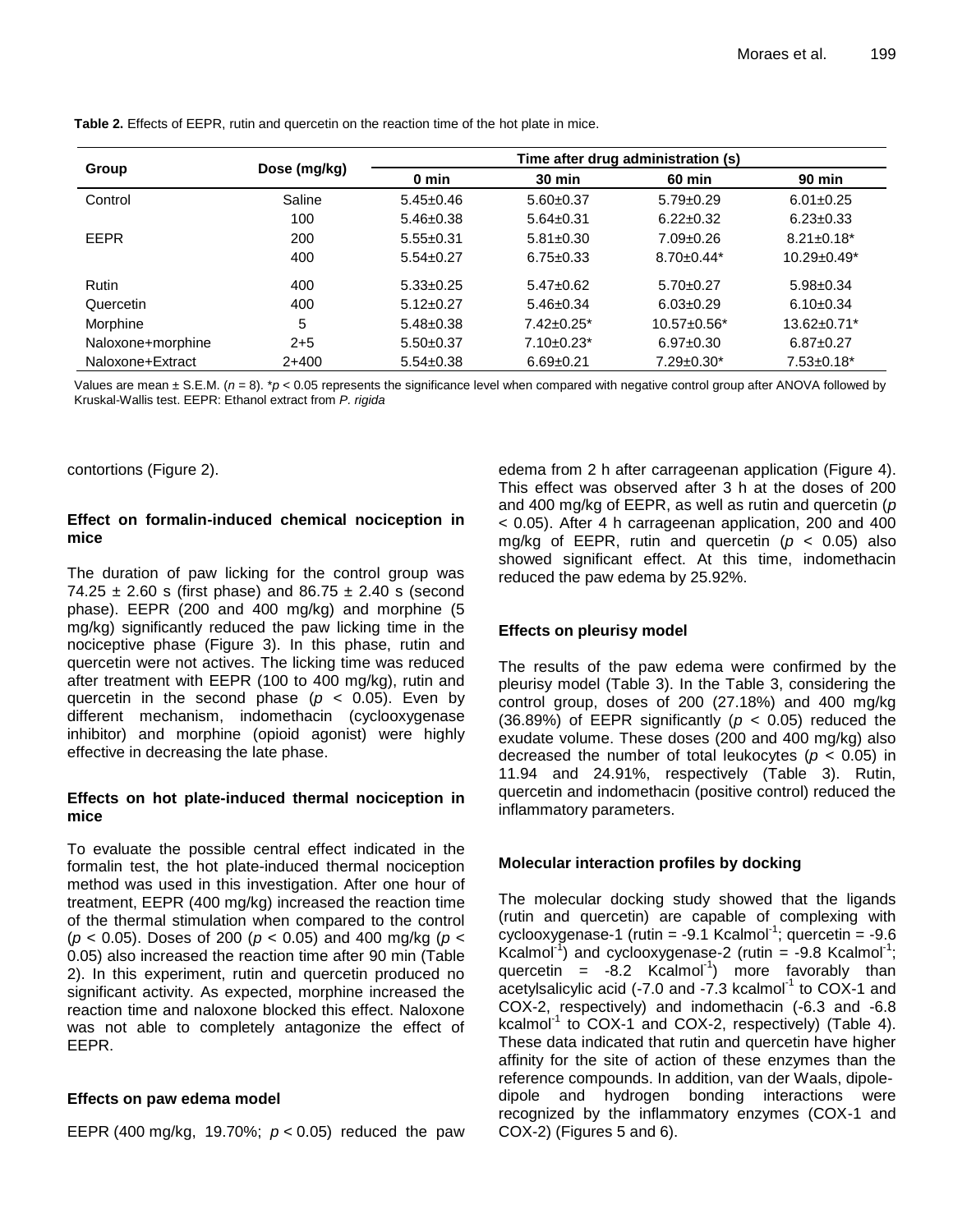

**Figure 1.** HPLC analysis of EEPR showing the presence of rutin (peak 13) at 254 nm.



**Figure 2.** Effects of EEPR, rutin and quercetin on acetic acid-induced nociception. Values are mean ± S.E.M. (*n* = 8). \**p* < 0.05 represents the significance level when compared with negative control group after ANOVA followed by Kruskal-Wallis test. EEPR: Ethanol extract from *P. rigida*. ASA: acetylsalicylic acid.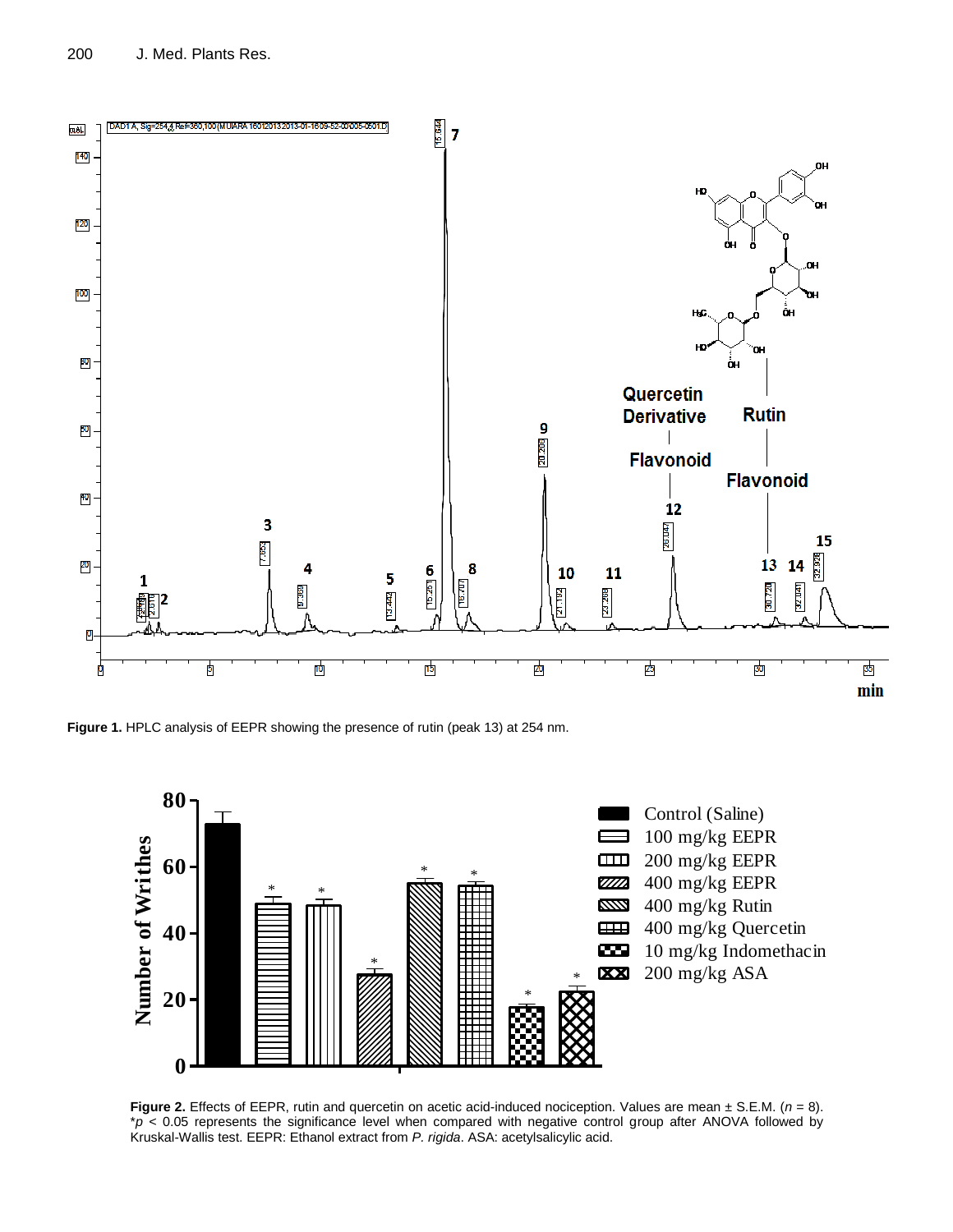

**Figure 3.** Effects of EEPR, rutin and quercetin on formalin-induced nociception in mice. Values are mean ± S.E.M. (*n* = 8). \**p* < 0.05 represents the significance level when compared with negative control group after ANOVA followed by Kruskal-Wallis test. EEPR: Ethanol extract from *P. rigida*. ASA: acetylsalicylic acid. First phase (0-5 min) and second phase (15-30 min).



**Figure 4.** Effects of EEPR, rutin and quercetin on paw edema. Values are mean  $\pm$  S.E.M. ( $n = 6$ ). \* $p < 0.05$ represents the significance level when compared with negative control group after ANOVA followed by Kruskal-Wallis test. EEPR: Ethanol extract from *P. rigida*.

#### **DISCUSSION**

Plants containing flavonoids have been associated with different medicinal uses such as diuretic, laxative, antispasmodic, anti-hypertensive, antinociceptive, and anti-inflammatory (Agrawal, 2011). The HPLC analysis of EEPR identified rutin, which has been reported as antioxidant, anti-inflammatory, antiasthmatic, and analgesic agents (Azevedo et al., 2013), and our results are in concordance with this description. In addition, flavonoids (quercetin 3-O-D-glucoside, quercetin 3-Osophoroside and isorhamnetin 3-glucoside) were also isolated and identified in *P. rigida* (Rosa et al., 2010) and these compounds are well known for their ability to inhibit oxidative, painful and inflammatory mechanisms (Agrawal, 2011; Azevedo et al., 2013). Prostaglandins, for example, are related to generation of immunological mediators and are produced by the cyclooxygenase pathway, which can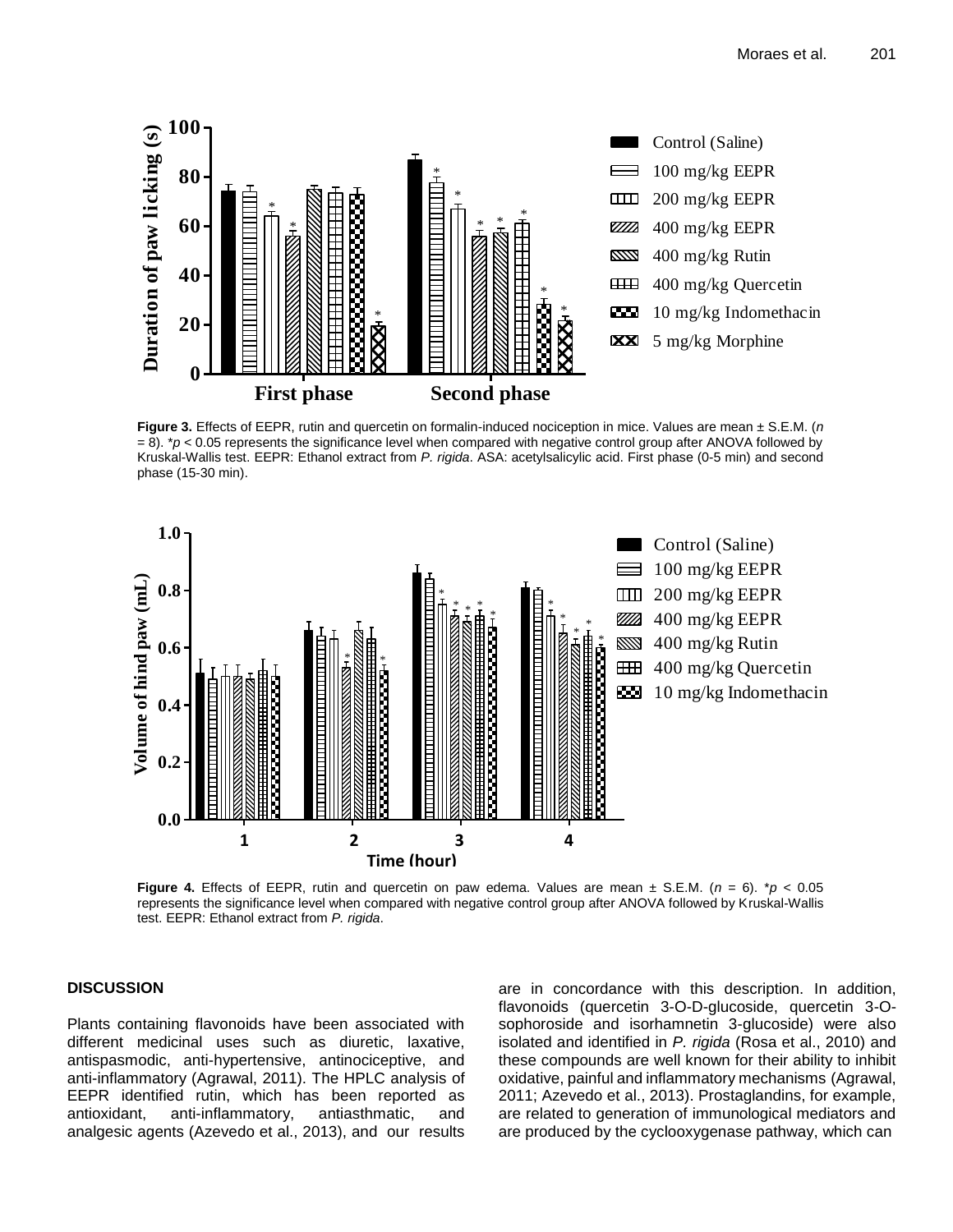| Group        | Dose (mg/kg) | <b>Exsudate volume</b><br>(mL) | Inhibition (%)           | N° Leukocytes x<br>$(103$ cells/mm <sup>3</sup> ) | Inhibition (%)           |
|--------------|--------------|--------------------------------|--------------------------|---------------------------------------------------|--------------------------|
| Control      | Saline       | $1.03 \pm 0.08$                | $\overline{\phantom{0}}$ | $13.73 \pm 0.26$                                  | $\overline{\phantom{0}}$ |
|              | 100          | $0.98 + 0.06$                  | 4.85                     | $13.27 \pm 0.25$                                  | 3.35                     |
| EEPR         | 200          | $0.75 \pm 0.04*$               | 27.18                    | $12.09 \pm 0.27$ *                                | 11.94                    |
|              | 400          | $0.65 \pm 0.04*$               | 36.89                    | $10.31 \pm 0.28$ *                                | 24.91                    |
| <b>Rutin</b> | 400          | $0.71 \pm 0.03^*$              | 31.07                    | $11.70 \pm 0.17^*$                                | 14.78                    |
| Quercetin    | 400          | $0.72 \pm 0.03^*$              | 30.09                    | $11.67 \pm 0.24$ *                                | 15.00                    |
| Indomethacin | 10           | $0.58 \pm 0.05^*$              | 43.69                    | $9.07 \pm 0.25$ *                                 | 33.94                    |

**Table 3.** Effects of EEPR, rutin and quercetin on inflammatory parameters of pleurisy in rats.

Values are mean  $\pm$  S.E.M. ( $n = 6$ ). \* $p < 0.05$  represents the significance level when compared with negative control group after ANOVA followed by Kruskal-Wallis test. EEPR: Ethanol extract from *P. rigida*

**Table 4.** Binding affinity of the molecular interactions between ligands and cyclooxygenases.

|                      | <b>Binding affinity (Kcal/mol)</b> |                  |  |  |
|----------------------|------------------------------------|------------------|--|--|
| Ligands              | Cyclooxygenase-1                   | Cyclooxygenase-2 |  |  |
| Rutin                | $-9.1$                             | $-9.8$           |  |  |
| Quercetin            | $-9.6$                             | $-8.2$           |  |  |
| Indomethacin         | $-6.3$                             | $-6.8$           |  |  |
| Acetylsalicylic acid | $-7.0$                             | $-7.3$           |  |  |

be inhibited by natural substances as flavonoids (Agrawal, 2011). Thus, based on our data, EEPR flavonoids, mainly rutin and quercetin tested in the current investigation, contributed for the antioxidant, antinociceptive and anti-inflammatory activities, since these compounds were effective in the applied tests.

Based on the literature, the flavonoid content has not been previously reported for *P. rigida* and the total phenolic content seems to be higher than that described by Rosa et al. (2010). Phenolic compounds and other natural products are known for their antioxidant action, since they are capable of donate electrons to free radicals. Using DPPH method, Rosa et al. (2001) showed an  $EC_{50}$  value eight times smaller than our result and associated the antioxidant effect with to the presence of phenolic compounds (total phenolic) in *P. rigida* that exhibit mechanism against this radical. In addition, the antioxidant effect of EEPR by the reducing power of iron has as mechanism to the donation of a hydrogen atom to break the free radical chain through the conversion of  $\mathsf{Fe}^{3+}$  to  $\mathsf{Fe}^{2+}$ . (Cushnie and Lamb, 2005; Oyaizu, 1986). Considering the results showed in Table 1, EEPR transformed  $Fe<sup>+3</sup>$  to  $Fe<sup>+2</sup>$ , demonstrating a reducing potential of *P. rigida* and confirmed the response observed by DPPH method.

On the other hand, the lipid peroxidation assay with the β-carotene/linoleic acid co-oxidation system is an *in vitro* test that reproduces physiological situations of oxidative stress, which can lead to cell death in extreme cases by compounds that act on lipid environment (Alam et al., 2013; Stutz et al., 2015). Our data revealed that EEPR had an antioxidant potential against lipid peroxidation by inhibiting oxidative process and was more effective than rutin and quercetin. The lipidic environment favors the action of compounds belonging to terpenoids and steroids that were detected in the phytochemical screening of EEPR.

The acute toxicity test on mice showed that the EEPR was no toxic for the animals. The signs and symptoms of toxicity were also not revealed demonstrating an important finding to the traditional use of *P. rigida*, since the population has used this plant for various medicinal purposes.

The application of acetic acid intraperitoneally produces a painful response characterized by writhe and body stretching. Acetic acid induces the opening of ion channels and transient receptor potential vanilloid 1 (TRPV1) in nociceptive afferent neurons (Ikeda et al., 2001; Julius and Basbaum, 2001). From the viewpoint of inflammatory metabolites, acetic acid promotes the release of TNF-α, interleukin 1β and interleukin 8, prostanoids and bradykinin (Ribeiro et al., 2000). Our results showed a dose-related antinociceptive activity of EEPR (Figure 2), which could be related to inhibition of peripheral mediators, such as prostaglandins. Moreover, this effect may be related to the synergism of different compounds, such as flavonoids, identified in *P. rigida*.

According to Figure 3, EEPR produced significant inhibition in the first and second phases. As clinical pain model, this assay is characterized by a local tissue injury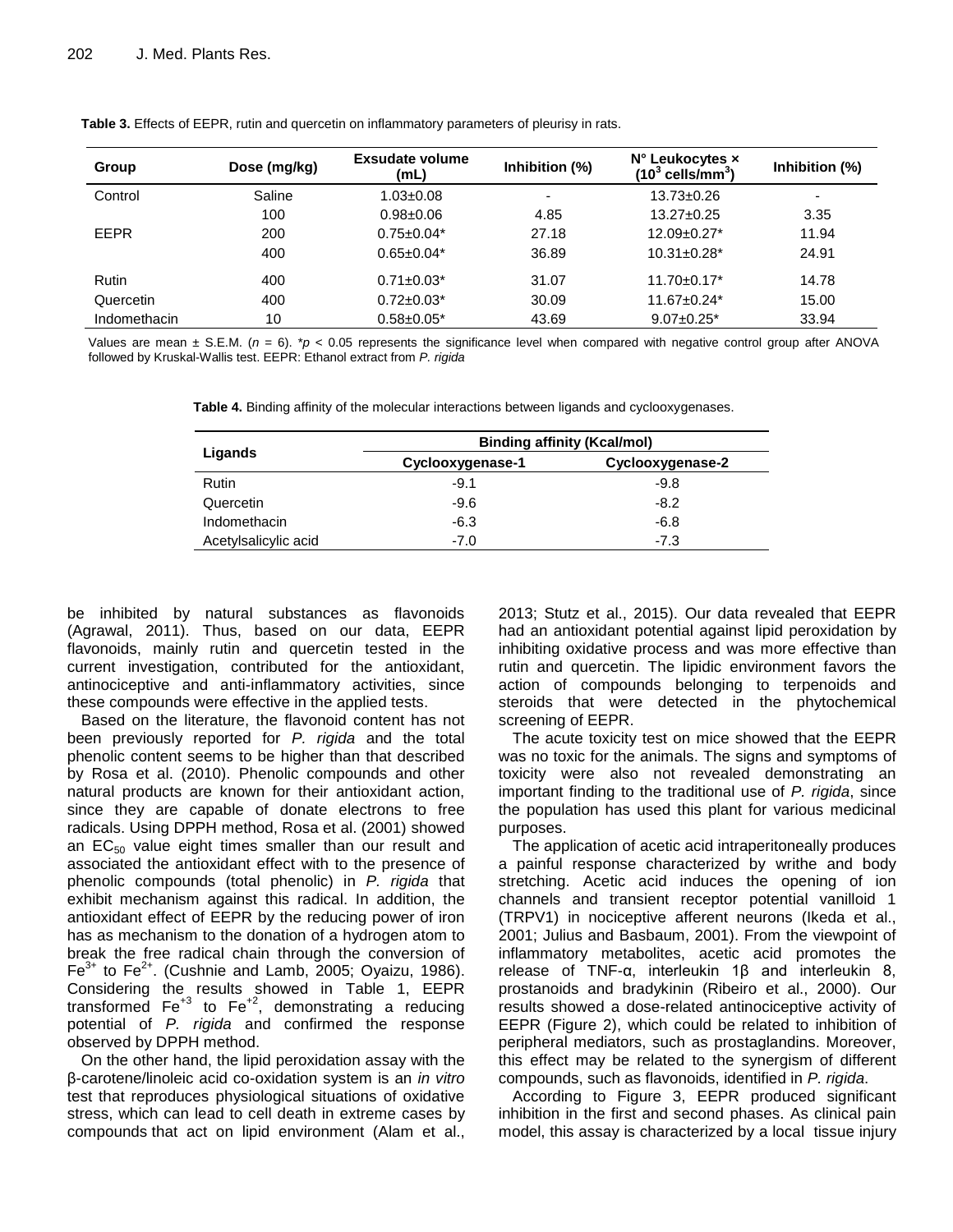

**Figure 5.** Molecular interactions between ligands and cyclooxygenase-1, showing amino acid binding site. (A) Rutin; (B) Quercetin; (C) Acetylsalicylic acid; (D) Indomethacin.

distinguishing two phases of pain (neurogenic and inflammatory). The neurogenic phase (0-5 min after injection of formalin) causes a direct stimulation of nociceptors, while the inflammatory phase (15-30 min after injection of formalin) is due to the generation of inflammatory mediators (Hunskaar and Hole, 1987). Opioids, as morphine, are able to inhibit both phases, and anti-inflammatory agents (aspirin, indomethacin and dexamethasone) only block the second phase (Hunskaar and Hole, 1987; Le Bars et al., 2001). In this assay, substance P and bradykinin are generated in the neurogenic phase, while other chemical mediators, such as histamine, serotonin and prostaglandin, are involved in the nociceptive response of the second stage (Martins et al., 2006). Considering our results, EEPR inhibited both phases, but rutin and quercetin were active only in the second stage. In this sense, EEPR possess compounds that may exert a central action similar to morphine and peripheral action by the inhibition of inflammation mediators. In addition, rutin and quercetin showed peripheral effect only.

The antinociceptive effect mediated by central mechanisms can be evaluated by the hot plate model. In this model, the thermal stimulus actives TRPV1 and induces paw licking and jumping (Carter, 1991). Once activated, TRPV1 promotes  $Ca<sup>2+</sup>$  influx, actives voltagedependent Na<sup>+</sup> channel, depolarizes nociceptive sensory fibers, and propagates the action potential (Julius and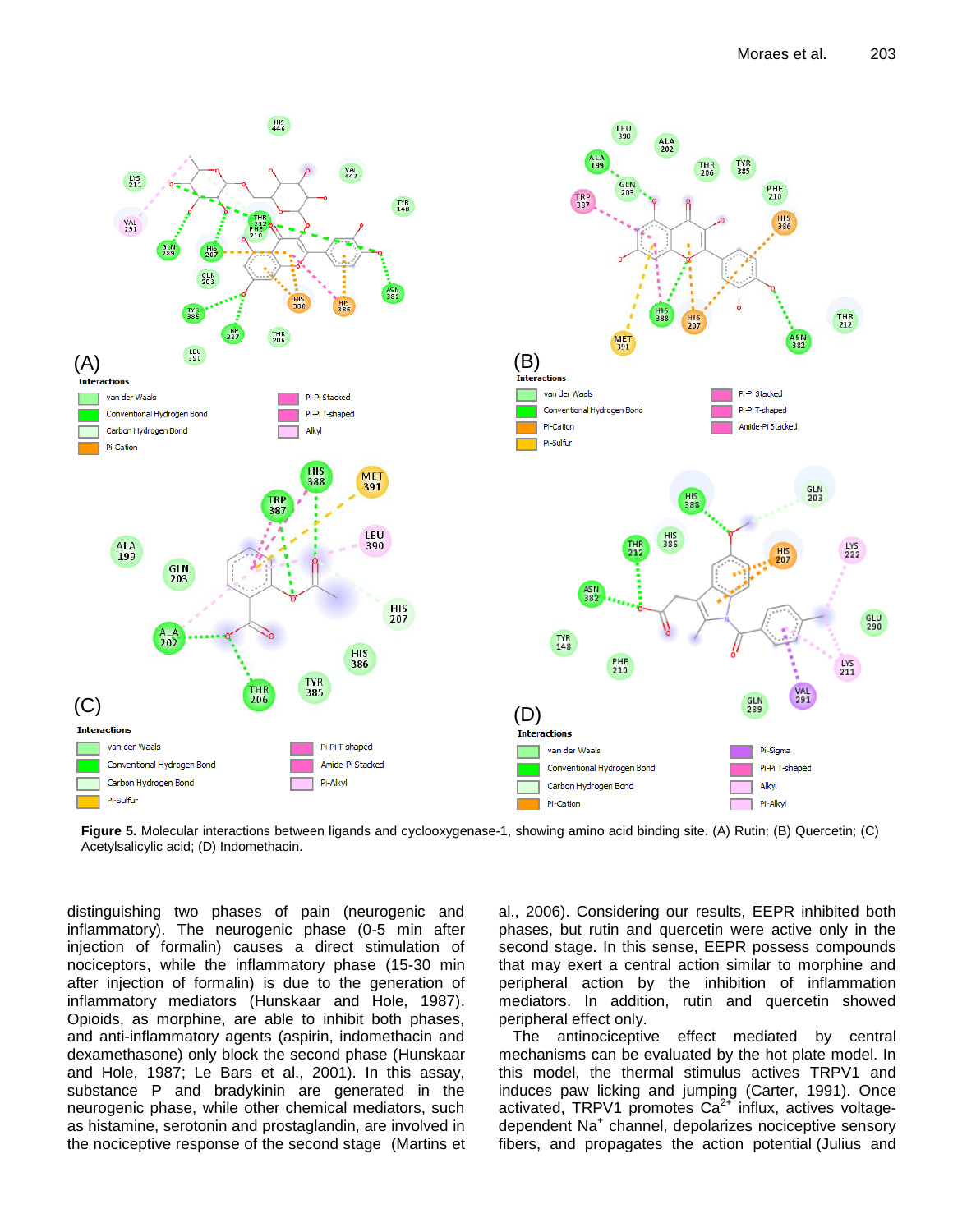

**Figure 6.** Molecular interactions between ligands and cyclooxygenase-2, showing amino acid binding site. (A) Rutin; (B) Quercetin; (C) Acetylsalicylic acid; (D) Indomethacin.

Basbaum, 2001). According to the presented data (Table 2), EEPR promoted a central effect that confirms the results of the neurogenic phase, and suggests at least a supraspinal modulatory effect. Furthermore, antinociceptive action induced by EEPR was not exclusively opioid-dependent system, because naloxone did not totally block this action (Table 2). In this experiment, rutin and quercetin did not contribute with the central effect.

Considering the formalin test, the anti-inflammatory activity of EEPR, rutin and quercetin was corroborated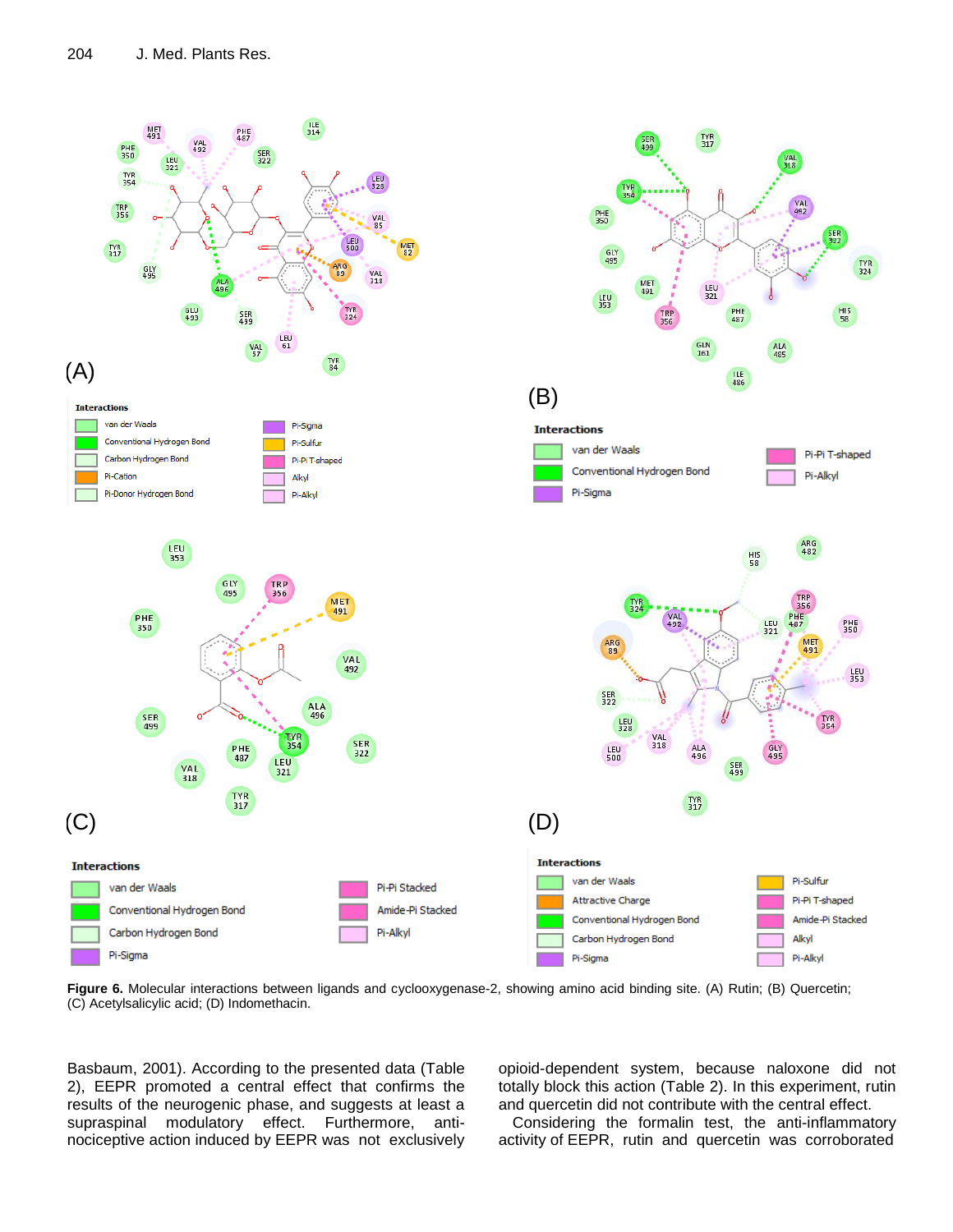using the carrageenan-induced paw edema model. This model of acute inflammation is most commonly used to test compounds with anti-inflammatory potential, and involves different phases and inflammatory markers (Winter et al., 1962; Fereidonia et al., 2001). After carrageenan application, serotonin and histamine are mediators found in the first phase (1 to 2 h); kinins are present in the middle phase; the generation of prostaglandins occurs in the late phase (3 to 5 h) (Fereidonia et al., 2001). According to this report, our results showed that EEPR (400 mg/kg) was active on the first phase (2 h) indicating an inhibition of early mediators (as histamine and serotonin), while the effect of EEPR found in the second phase may be justified by a reduction of prostaglandins. Therefore, the present results indicate that EEPR, rutin, quercetin and indomethacin are able to protect the body against acute inflammation.

The anti-inflammatory effect was also confirmed using carrageenan-induced pleurisy model in rats. This model is able to quantify the pleural exudate and inflammatory cells related to inflammation. Anti-inflammatory agents, as indomethacin, reduce the volume of exudate and leukocytes migration between 3 and 6 h after induction of pleurisy (Vinegar et al., 1973; Mikami and Miyasaka, 1982). The tests performed with EEPR, rutin and quercetin in the pleurisy model showed that such products behave as inhibitors of leukocyte migration and pleural exudates formation when given orally.

To test the hypothesis of a possible action mechanism of quercetin derivatives, we evaluated the molecular interaction profile by docking tools. Our results showed that the ligands (rutin and quercetin) are capable of complexing with the inflammatory enzymes (cyclooxygenase-1 and cyclooxygenase-2) more efficient than reference substances (acetylsalicylic acid and indomethacin), since they produced lower free energy between the molecular interactions observed by affinity binding (Table 3 and Figures 5 and 6). These findings may corroborate the anti-inflammatory action of EEPR observed in the *in vivo* tests and they are in agreement with literature data (Pany et al., 2013).

In summary, the present study showed that EEPR possesses antioxidant, antinociceptive and antiinflammatory effects that must involve peripheral and central components and could be associated with the synergism of substances found in *P. rigida*. In addition, rutin and quercetin derivative found in EEPR appear to contribute for these effects, possibly through at least an inhibitory action on signalling pathways of inflammation mediators. The results also corroborate the medicinal uses of *P. rigida*, but new scientific evidences are necessary for a better knowledge of their therapeutic applications.

## **CONFLICT OF INTERESTS**

The authors have not declared any conflict of interests.

## **ACKNOWLEDGMENTS**

This study was supported by FAPEMIG, CAPES, CNPq, and UFJF. The authors are grateful to Éder Luis Tostes and Jésus de Paula Sarmento, for the technical support.

### **REFERENCES**

- Agrawal AD (2011). Pharmacological activities of flavonoids: a review. Int. J. Pharm. Sci. Nanotechnol. 4:1394-1398.
- Alam MN, Bristi NJ, Rafiquzzaman M (2013). Review on *in vivo* and *in vitro* methods evaluation of antioxidant activity. Saudi Pharm. J. 21:143-152.
- Azevedo MI, Pereira AF, Nogueira RB, Rolim FE, Brito GAC, Wong DVT, Lima-Júnior RC, Ribeiro RA, Vale ML (2013). The antioxidant effects of the flavonoids rutin and quercetin inhibit oxaliplatin-induced chronic painful peripheral neuropathy. Mol. Pain 9:1-14.
- Carter RB (1991). Differentiating analgesic and non-analgesic drug activities on rat hot plate: effect of behavioral endpoint. Pain 47:211- 220.
- Choi KS, Kundu JK, Chun KS, Na HK, Surh YJ (2012). Rutin inhibits UVB radiation-induced expression of COX-2 and iNOS in hairless mouse skin: p38 MAP kinase and JNK as potential targets. Arch. Biochem. Biophys. 559:38-45.
- Chua LS (2013). A review on plant-based rutin extraction methods and its pharmacological activities. J. Ethnopharmacol*.* 150:805-817.
- Collier HDJ, Dinnin LC, Johnson CA, Schneider C (1968). The abdominal response and its suppression by analgesic drugs in the mouse. Br. J. Pharmacol. Chemother. 32:295-310.
- Cushnie TPT, Lamb AJ (2005). Antimicrobial activity of flavonoids. Int. J. Antimicrob. Agents 26:343-356.
- Derle DV, Gujar KN, Sagar BSH (2006). Adverse effects associated with the use of nonsteroidal antiinflammatory drugs: an overview. Indian J. Pharm. Sci. 64:409-414.
- Eddy NB, Leimbach D (1953). Synthetic analgesics. II. Dithienylbutenyland dithienylbutylamines. J. Pharmacol. Exp. Ther. 107:385-393.
- Fereidonia M, Ahmadiania A, Semnanianb S, Javana M (2001). An accurate and simple method for measurement of paw edema. J. Pharmacol. Toxicol. Meth. 43:11-14.
- Hunskaar S, Hole K (1987). The formalin test in mice: dissociation between inflammatory and noninflammatory pain. Pain 30:103-114.
- Ikeda Y, Ueno A, Naraba H, Oh-Ishi S (2001). Involvement of vanilloid receptor VR1 and prostanoids in the acid-induced writhing responses of mice. Life Sci. 69:2911-2919.
- Iwalewa EO, Mcgaw LJ, Naidoo V, Eloff JN (2007). Inflammation: the foundation of diseases and disorders. A review of phytomedicines of South African origin used to treat pain and inflammatory conditions. Afr. J. Biotechnol. 6:2868-2885.
- Julius D, Basbaum AI (2001). Molecular mechanisms of nociception. Nature 413:203-210.
- Jung CH, Lee JY, Cho CH, Kim CJ (2007). Anti-asthmatic action of quercetin and rutin in conscious guinea-pigs challenged with aerosolized ovalbumin. Arch. Pharm. Res. 30:1599-1607.
- Le Bars D, Gozariu M, Cadden SW (2001). Animal models of nociception. Pharmacol. Rev. 53:597-652.
- Litchfield JT, Wilcoxon F (1949). A simplified method of evaluating dose-effect experiments. J. Pharmacol. Exp. Ther. 96:99-113.
- Martins MA, Bastos LC, Tonussi CR (2006). Formalin injection into knee joints of rats: pharmacologic characterization of a deep somatic nociceptive model. J. Pain. 7:100-107.
- Mensor LL, Menezes FS, Leitão GG, Reis AS, Santos TC, Coube CS, Leitão SG (2001). Screening of Brazilian plant extracts for antioxidant activity by the use of DPPH free radical method. Phytother. Res. 15:127-130.
- Mikami T, Miyasaka E (1982). Effects of several anti-inflammatory drugs on the various parameters involved in the inflammatory response in rat carrageenan induced pleurisy. Eur. J. Pharmacol. 95:1-12.
- Miller HE (1971). A simplified method for the evaluation of antioxidants. J. Am. Oil Chem. Soc. 48:91.